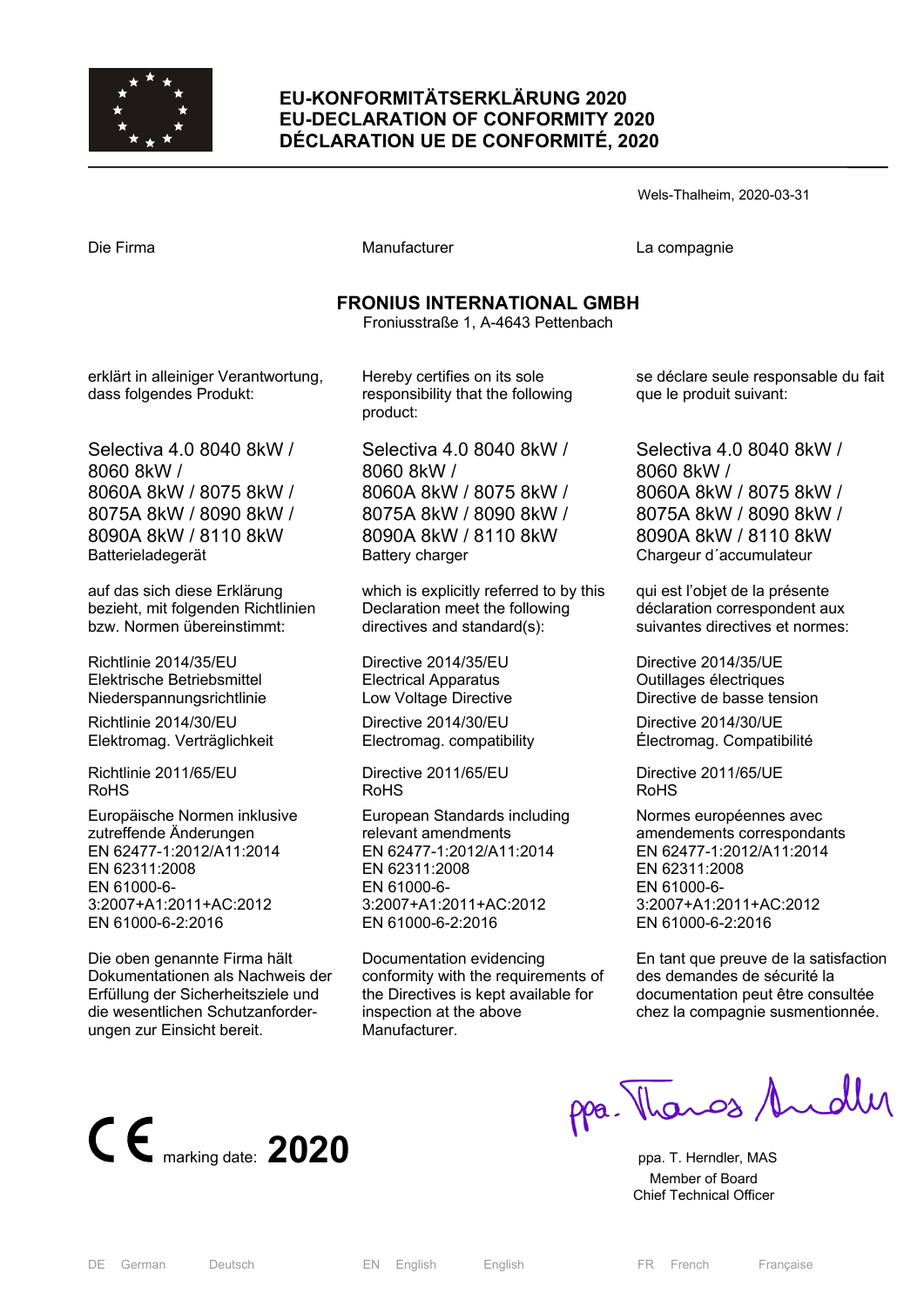

## **EU-DECLARATION OF CONFORMITY 2020 DICHIARAZIONE DI CONFORMITÀ UE, 2020 DECLARACIÓN UE DE CONFORMIDAD, 2020**

Wels-Thalheim, 2020-03-31

Manufacturer Costruttore La empresa

# **FRONIUS INTERNATIONAL GMBH**

Froniusstraße 1, A-4643 Pettenbach

Hereby certifies on its sole responsibility that the following product:

Selectiva 4.0 8040 8kW / 8060 8kW / 8060A 8kW / 8075 8kW / 8075A 8kW / 8090 8kW / 8090A 8kW / 8110 8kW Battery charger

which is explicitly referred to by this Declaration meet the following directives and standard(s):

Directive 2014/35/EU Electrical Apparatus Low Voltage Directive

Directive 2014/30/EU Electromag. compatibility

Directive 2011/65/EU RoHS

European Standards including relevant amendments EN 62477-1:2012/A11:2014 EN 62311:2008 EN 61000-6- 3:2007+A1:2011+AC:2012 EN 61000-6-2:2016

Documentation evidencing conformity with the requirements of the Directives is kept available for inspection at the above Manufacturer.

Con la presente certifica dichiara la sua esclusiva responsabilità

che il seguente prodotto:

Selectiva 4.0 8040 8kW / 8060 8kW / 8060A 8kW / 8075 8kW / 8075A 8kW / 8090 8kW / 8090A 8kW / 8110 8kW Caricabatteria

al quale è esplicitamente riferita questa dichiarazione, è conforme alle seguente direttive e agli seguenti standard:

Direttiva 2014/35/UE Materiale elettrico Direttiva Bassa tensione

Direttiva 2014/30/UE Compatibilità elettromagnetica

Direttiva 2011/65/UE RoHS

Norme europee e rispettive modifiche EN 62477-1:2012/A11:2014 EN 62311:2008 EN 61000-6- 3:2007+A1:2011+AC:2012 EN 61000-6-2:2016

La documentazione attestante la conformità alle richieste delle direttive sarà tenuta a disposizione per ispezioni presso il sopracitato costruttore.

declara bajo su exclusiva responsabilidad que el siguiente producto:

Selectiva 4.0 8040 8kW / 8060 8kW / 8060A 8kW / 8075 8kW / 8075A 8kW / 8090 8kW / 8090A 8kW / 8110 8kW Cargador de baterías

al que se refiere la presente declaración está conforme con las siguientes directivas y normas:

Directiva 2014/35/UE Material eléctrico Directiva de baja tensión

Directiva 2014/30/UE Compatibilidad electromagnética

Directiva 2011/65/UE RoHS

Normas europeas incluidas las modificaciones correspondientes EN 62477-1:2012/A11:2014 EN 62311:2008 EN 61000-6- 3:2007+A1:2011+AC:2012 EN 61000-6-2:2016

La empresa mencionada anteriormente tiene a disposición para inspección los documentos que confirman el cumplimiento de los objetivos de seguridad y los requisitos de protección esenciales.



ppa. Thangs Andley

 Member of Board Chief Technical Officer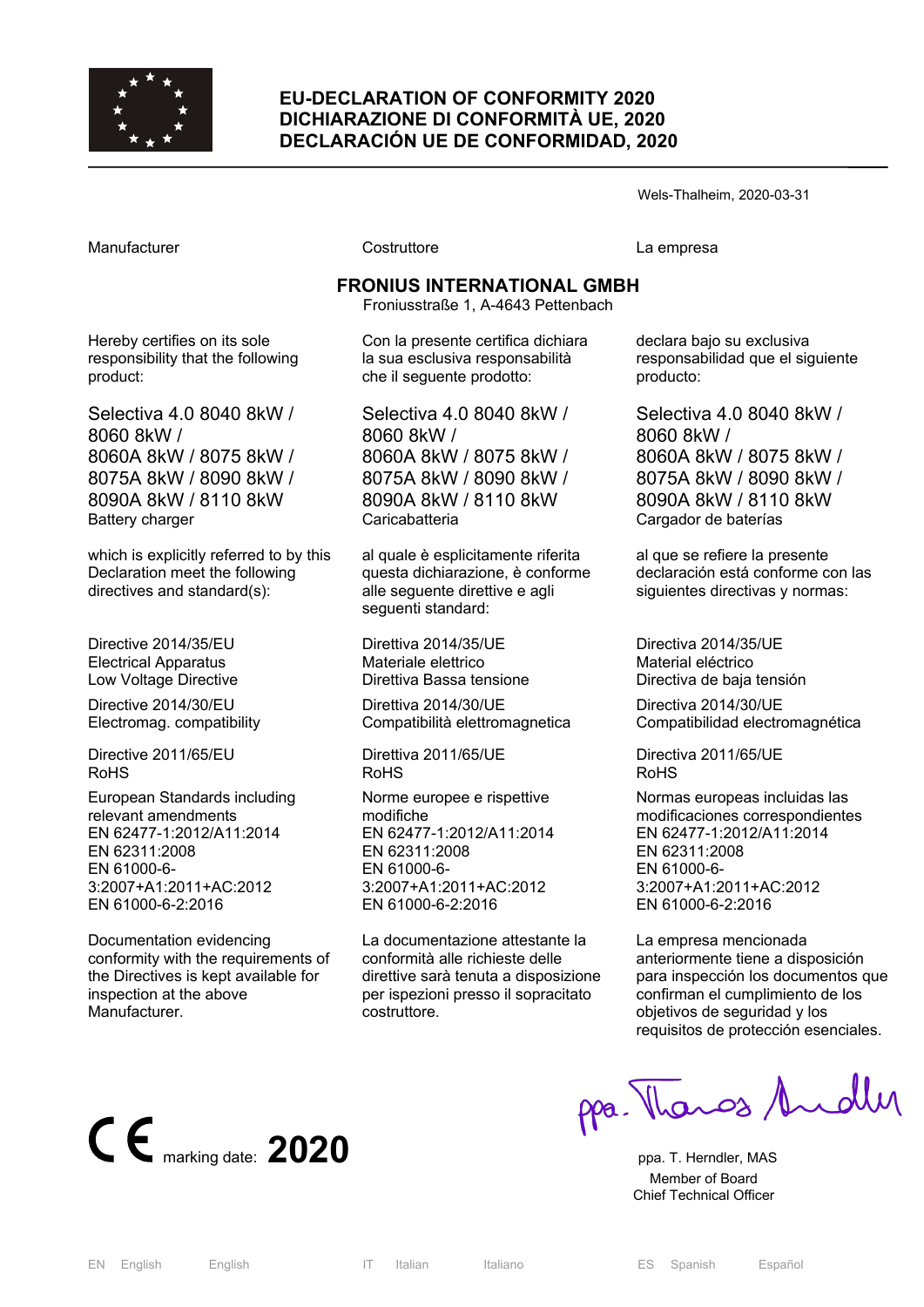

## **EU-OVERENSSTEMMELSESERKLÆRING 2020 EU-CONFORMITEITSVERKLARING 2020 DECLARAÇÃO UE DE CONFORMIDADE, 2020**

Wels-Thalheim, 2020-03-31

Virksomheden De firma A empresa

## **FRONIUS INTERNATIONAL GMBH**

Froniusstraße 1, A-4643 Pettenbach

Hermed erklærer vi, at følgende produkt:

Selectiva 4.0 8040 8kW / 8060 8kW / 8060A 8kW / 8075 8kW / 8075A 8kW / 8090 8kW / 8090A 8kW / 8110 8kW Batterilader

som denne erklæring vedrører, stemmer overens med følgende direktiver og standarder:

Direktiv 2014/35/EU Elektrisk materiel Lavspændingsdirektivet

Direktiv 2014/30/EU Elektromagnetisk kompatibilitett

Direktiv 2011/65/EU RoHS

Europæiske standarder inklusive relevante ændringer EN 62477-1:2012/A11:2014 EN 62311:2008 EN 61000-6- 3:2007+A1:2011+AC:2012 EN 61000-6-2:2016

Ovennævnte virksomhed opbevarer dokumentation som bevis for opfyldelsen af sikkerhedsmålene og de grundlæggende beskyttelseskrav, således at det er muligt at få indsigt i denne dokumentation.

verklaart in enige verantwoordelijkheid, dat het volgende product:

Selectiva 4.0 8040 8kW / 8060 8kW / 8060A 8kW / 8075 8kW / 8075A 8kW / 8090 8kW / 8090A 8kW / 8110 8kW Acculader

waarop deze verklaring betrekking heeft, met volgende richtlijnen resp. normen overeenstemt:

Richtlijn 2014/35/EU Elektrische productimiddelen Laagspanningsrichtlijn

Richtlijn 2014/30/EU Elektromag. Verdraagzaamheid

Richtlijn 2011/65/EU RoHS

Europese normen incl. bijbehorende wijzigingsbladen EN 62477-1:2012/A11:2014 EN 62311:2008 EN 61000-6- 3:2007+A1:2011+AC:2012 EN 61000-6-2:2016

De hierboven genoemde firma houdt documentatie als bewijs voor de vervulling van de veiligheidsdoelen en de essentiële veiligheidseisen ter inzage gereed.

na qualidade de único responsável, declara que o seguinte produto:

Selectiva 4.0 8040 8kW / 8060 8kW / 8060A 8kW / 8075 8kW / 8075A 8kW / 8090 8kW / 8090A 8kW / 8110 8kW Carregador de bateria

que diz respeito à presente declaração, cumpre as seguintes directivas e normas:

Directiva 2014/35/UE Equipamento eléctrico Directiva de baixa tensão

Directiva 2014/30/UE Compatibilidade electromagnética

Directiva 2011/65/UE RoHS

Normas Europeias incluindo emendas aplicáveis EN 62477-1:2012/A11:2014 EN 62311:2008 EN 61000-6- 3:2007+A1:2011+AC:2012 EN 61000-6-2:2016

A empresa acima mencionada mantém a documentação para consulta disponível, a título de comprovação do cumprimento dos objectivos de segurança e dos requisitos de segurança essenciais.

**C**  $\epsilon$  marking date: **2020 ppa. T. Herndler, MAS** 

ppa. Thanos Andly

 Member of Board Chief Technical Officer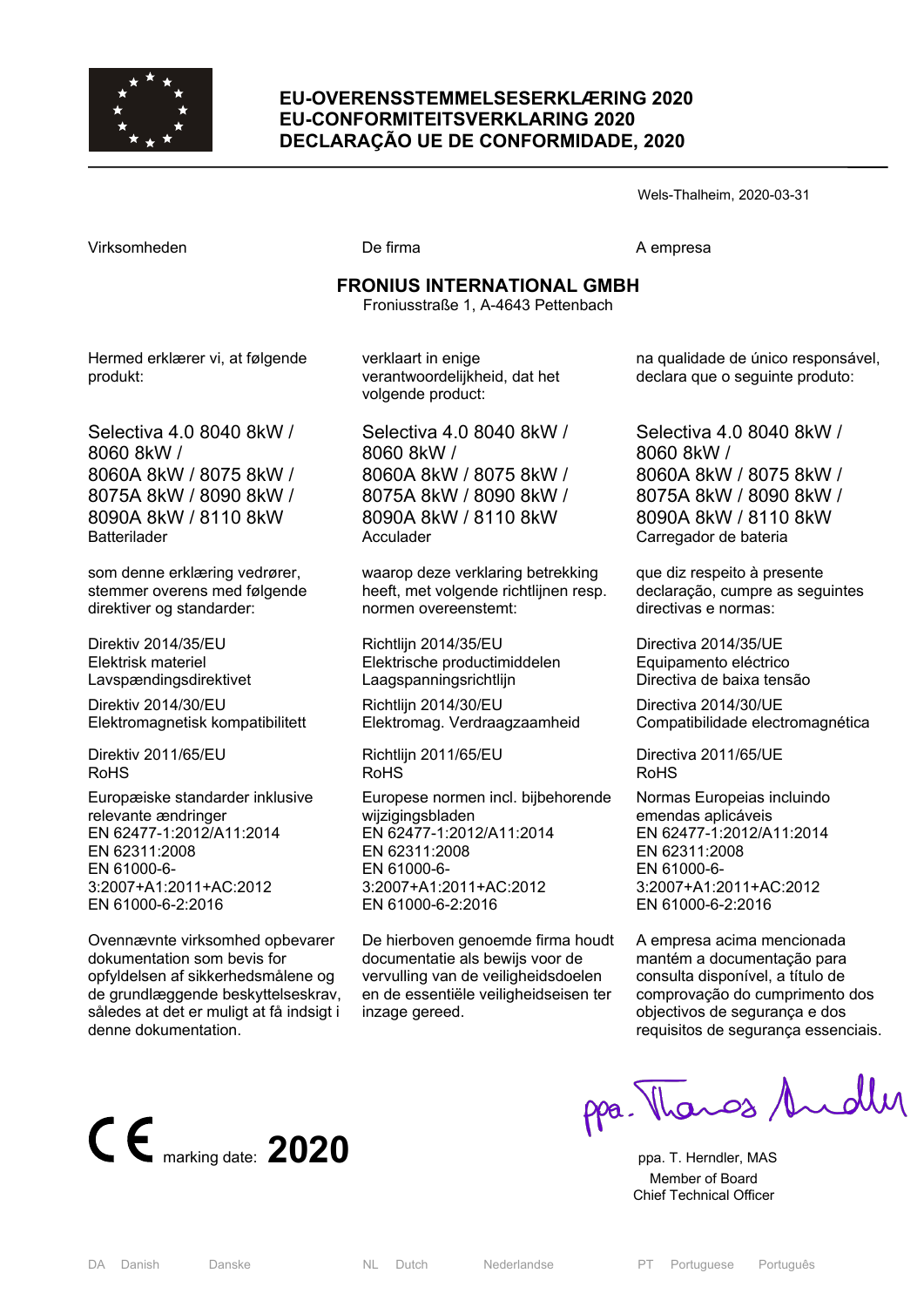

## **EU-MEGFELELŐSÉGI NYILATKOZAT 2020 EÚ VYHLÁSENIE O ZHODE 2020 EU PROHLÁŠENÍ O SHODĚ 2020**

Wels-Thalheim, 2020-03-31

A vállalat **A** vállalat Společnost **Výrobca** Společnost Společnost Společnost Společnost Společnost Společnost Společnost Společnost Společnost Společnost Společnost Společnost Společnost Společnost Společnost Společnost S

# **FRONIUS INTERNATIONAL GMBH**

Froniusstraße 1, A-4643 Pettenbach

a saját kizárólagos felelősségére nyilatkozza, hogy a következő termék:

Selectiva 4.0 8040 8kW / 8060 8kW / 8060A 8kW / 8075 8kW / 8075A 8kW / 8090 8kW / 8090A 8kW / 8110 8kW Akkumulátortöltő készülék

a saját kizárólagos felelősségére nyilatkozza, hogy a következő termék:

2014/35/EU irányelv Kisfeszültségre vonatkozó irányelvek

2014/30/EU irányelv Elektromágneses összeférhetőség

2011/65/EU irányelv RoHS

az európai szabványoknak, beleértve a változtatásokat is EN 62477-1:2012/A11:2014 EN 62311:2008 EN 61000-6- 3:2007+A1:2011+AC:2012 EN 61000-6-2:2016

A fent említett vállalat a dokumentációkat betekintés céljára készenlétben tartja, a biztonsági célkitűzések teljesítésének és a lényeges biztonsági követelmények teljesítésének a bizonyítására.

prehlasuje na vlastnú zodpovednosť, že následujúcí výrobok:

Selectiva 4.0 8040 8kW / 8060 8kW / 8060A 8kW / 8075 8kW / 8075A 8kW / 8090 8kW / 8090A 8kW / 8110 8kW Nabíjačka akumulátorov

na ktorý sa toto prehlasenie o shode vzťahuje, zodpovedá následujúcím predpisom a normam:

Smernica 2014/35/EÚ pre elektrické zariadenie nízkého napätia

Smernica 2014/30/EÚ o elektromagnetickej kompatibilite

Smernica 2011/65/EÚ RoHS

Európske normy vrátane príslušných zmien EN 62477-1:2012/A11:2014 EN 62311:2008 EN 61000-6- 3:2007+A1:2011+AC:2012 EN 61000-6-2:2016

Výššie uvedená firma udržuje technickú dokumentáciu ako dókaz naplňovánia bezpečnostných a ochranných požiadaviek a je pripravená predložit ju k nahliadnutiu.

prohlašuje s výhradní zodpovědností, že následující výrobek:

Selectiva 4.0 8040 8kW / 8060 8kW / 8060A 8kW / 8075 8kW / 8075A 8kW / 8090 8kW / 8090A 8kW / 8110 8kW Nabíječka akumulátorů

na který se toto prohlášení vztahuje, odpovídá následujícím směrnicím, resp. normám:

Směrnice 2014/35/EU Elektrická zařízení Směrnice pro nízké napětí

Směrnice 2014/30/EU Elektromagnetické kompatibility

Směrnice 2011/65/EU RoHS

Evropské normy včetně případných změn EN 62477-1:2012/A11:2014 EN 62311:2008 EN 61000-6- 3:2007+A1:2011+AC:2012 EN 61000-6-2:2016

Výše uvedená společnost uchovává dokumentaci k nahlédnutí jako důkaz splnění bezpečnostních cílů a podstatných ochranných opatření.

**C**  $\epsilon$  marking date: **2020 ppa. T. Herndler, MAS** 

ppa. Thangs Andley

 Member of Board Chief Technical Officer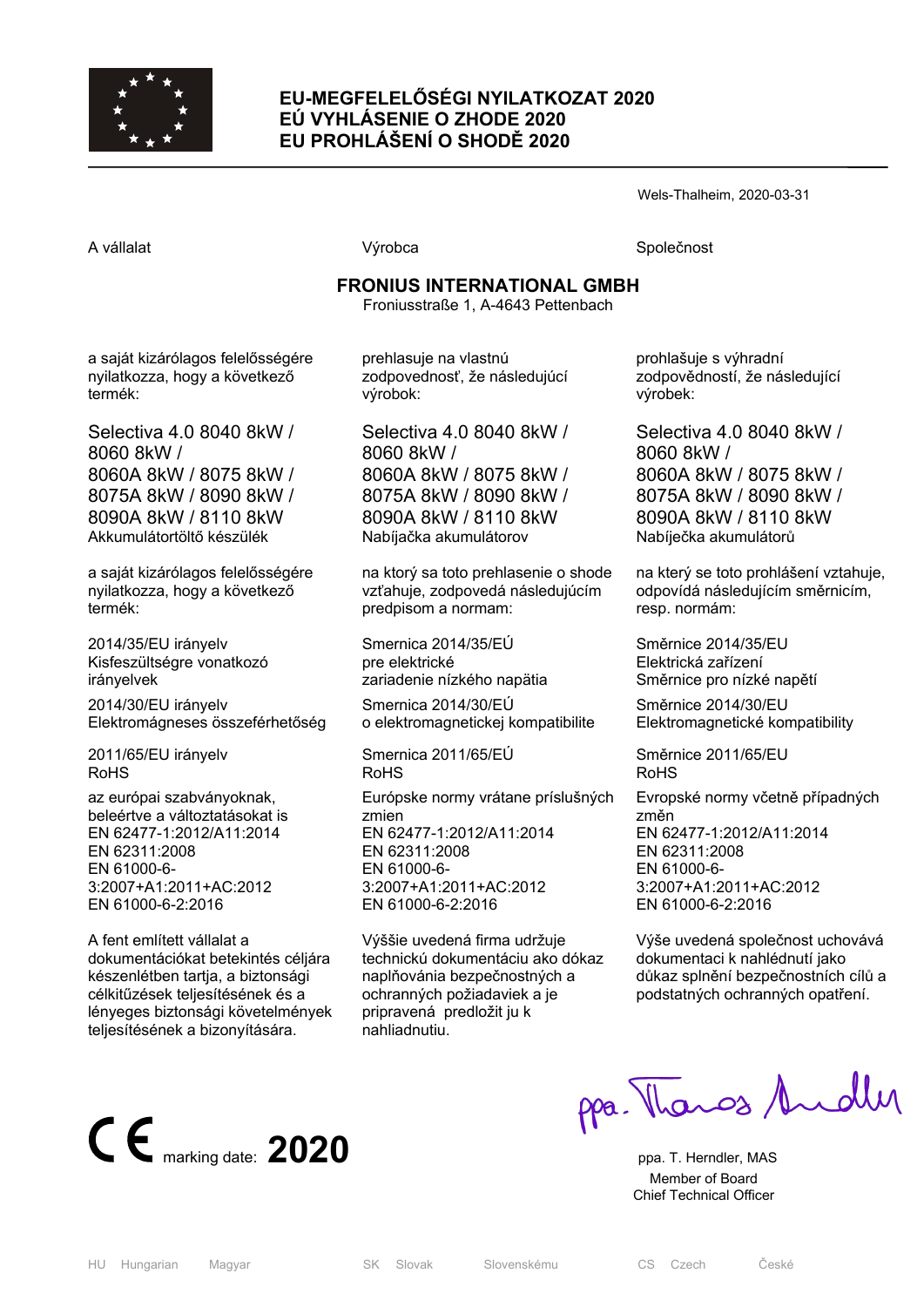

## **EU-KONFORMITÄTSERKLÄRUNG 2020 AB UYGUNLUK BEYANI 2020 DEKLARACJA ZGODNOŚCI UE 2020**

Wels-Thalheim, 2020-03-31

Die Firma Üretici firma Firma

# **FRONIUS INTERNATIONAL GMBH**

Froniusstraße 1, A-4643 Pettenbach

erklärt in alleiniger Verantwortung, dass folgendes Produkt:

Selectiva 4.0 8040 8kW / 8060 8kW / 8060A 8kW / 8075 8kW / 8075A 8kW / 8090 8kW / 8090A 8kW / 8110 8kW Batterieladegerät

auf das sich diese Erklärung bezieht, mit folgenden Richtlinien bzw. Normen übereinstimmt:

Richtlinie 2014/35/EU Elektrische Betriebsmittel Niederspannungsrichtlinie

Richtlinie 2014/30/EU Elektromag. Verträglichkeit

Richtlinie 2011/65/EU RoHS

Europäische Normen inklusive zutreffende Änderungen EN 62477-1:2012/A11:2014 EN 62311:2008 EN 61000-6- 3:2007+A1:2011+AC:2012 EN 61000-6-2:2016

Die oben genannte Firma hält Dokumentationen als Nachweis der Erfüllung der Sicherheitsziele und die wesentlichen Schutzanforderungen zur Einsicht bereit.

işbu belgede aşağıdaki ürünün kendi sorumluluğunda olduğunu onaylar:

Selectiva 4.0 8040 8kW / 8060 8kW / 8060A 8kW / 8075 8kW / 8075A 8kW / 8090 8kW / 8090A 8kW / 8110 8kW Akü şarj cihazı

bu beyan ile ilişkili olarak, aşağıdaki yönetmelikleri veya normları yerine getirir:

2014/35/EC sayılı yönetmelik elektrikli ekipman Alçak gerilim yönetmeliği

2014/30/EC sayılı yönetmelik Elektromanyetik Uyumluluk

2011/65/EG sayılı yönetmelik RoHS

İlgili değişiklikleri içeren Avrupa normları EN 62477-1:2012/A11:2014 EN 62311:2008 EN 61000-6- 3:2007+A1:2011+AC:2012 EN 61000-6-2:2016

Yukarıda adı geçen üretici firma dokümanları güvenlik hedeflerini yerine getirme kanıtı olarak ve önemli korunma gereksinimlerine herhangi bir zamanda bakmak için tutar

oświadcza na własną odpowiedzialność, że następujący produkt:

Selectiva 4.0 8040 8kW / 8060 8kW / 8060A 8kW / 8075 8kW / 8075A 8kW / 8090 8kW / 8090A 8kW / 8110 8kW Prostownik

do którego odnosi się niniejsza deklaracja, jest zgodny z następującymi dyrektywami i normami:

Dyrektywa 2014/35/UE Sprzęt elektryczny – Dyrektywa niskonapięciowa

Dyrektywa 2014/30/UE Kompatybilność elektromagnetyczna

Dyrektywa 2011/65/UE RoHS

Normy europejskie łącznie z odpowiednimi zmianami EN 62477-1:2012/A11:2014 EN 62311:2008 EN 61000-6- 3:2007+A1:2011+AC:2012 EN 61000-6-2:2016

Wyżej wymieniona firma jest w posiadaniu dokumentacji, stanowiącej świadectwo spełnienia norm bezpieczeństwa i zapewnienia wymaganego poziomu zabezpieczeń, i udostępnia ją na żądanie.



ppa. Thangs Andles

 Member of Board Chief Technical Officer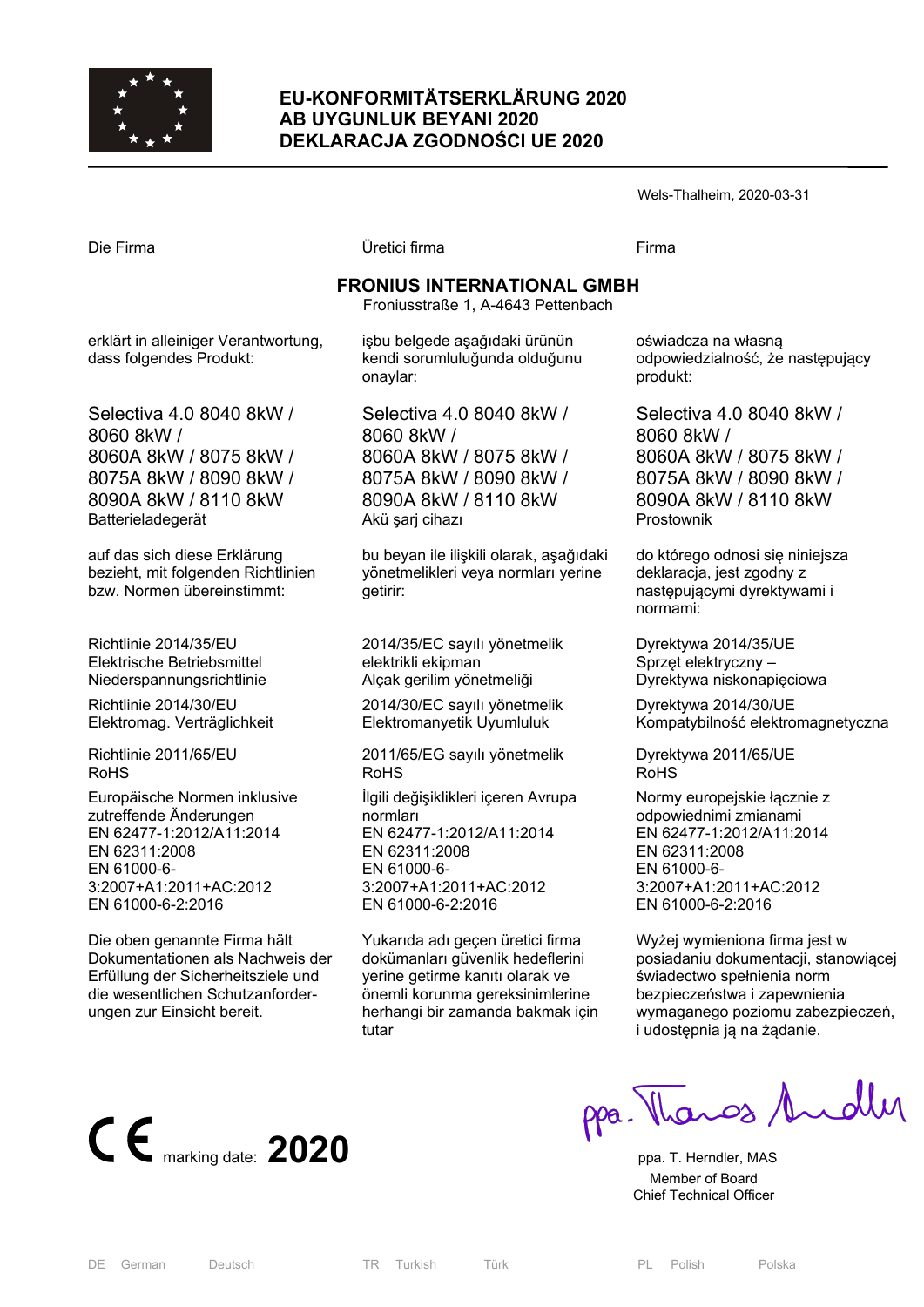

### **EU-DECLARATION OF CONFORMITY 2020 ΔΗΛΩΣΗ ΣΥΜΜΟΡΦΩΣΗΣ ΕΕ 2020 ЕС-ДЕКЛАРАЦИЯ ЗА СЪОТВЕТСТВИЕ 2020**

Wels-Thalheim, 2020-03-31

Manufacturer **Η εταιρεία** Η εταιρεία **Παραγωγική παιρεία** Φισου

# **FRONIUS INTERNATIONAL GMBH**

Froniusstraße 1, A-4643 Pettenbach

Hereby certifies on its sole responsibility that the following product:

Selectiva 4.0 8040 8kW / 8060 8kW / 8060A 8kW / 8075 8kW / 8075A 8kW / 8090 8kW / 8090A 8kW / 8110 8kW Battery charger

which is explicitly referred to by this Declaration meet the following directives and standard(s):

Directive 2014/35/EU Electrical Apparatus Low Voltage Directive

Directive 2014/30/EU Electromag. compatibility

Directive 2011/65/EU RoHS

European Standards including relevant amendments EN 62477-1:2012/A11:2014 EN 62311:2008 EN 61000-6- 3:2007+A1:2011+AC:2012 EN 61000-6-2:2016

Documentation evidencing conformity with the requirements of the Directives is kept available for inspection at the above Manufacturer.

δηλώνει με αποκλειστική ευθύνη ότι το κάτωθι προϊόν:

Selectiva 4.0 8040 8kW / 8060 8kW / 8060A 8kW / 8075 8kW / 8075A 8kW / 8090 8kW / 8090A 8kW / 8110 8kW Φορτιστής μπαταρίας

στο οποίο αναφέρεται η παρούσα δήλωση, συμμορφώνεται με τις ακόλουθες οδηγίες και πρότυπα:

Οδηγία 2014/35/EE Ηλεκτρικά μέσα λειτουργίας Οδηγία χαμηλής τάσης Οδηγία 2014/30/EE

Ηλεκτρομαγν. Συμβατότητα

Οδηγία 2011/65/EE RoHS

Ευρωπαϊκά πρότυπα συμπ. τυχόν τροποποιήσεων EN 62477-1:2012/A11:2014 EN 62311:2008 EN 61000-6- 3:2007+A1:2011+AC:2012 EN 61000-6-2:2016

Η ως άνω αναφερόμενη εταιρεία διατηρεί σε ετοιμότητα για έλεγχο τις τεκμηριώσεις ως απόδειξη της εκπλήρωσης των στόχων ασφαλείας και των ουσιωδών απαιτήσεωνπροστασίας.

на своя собствена отговорност декларира, че следният продукт:

Selectiva 4.0 8040 8kW / 8060 8kW / 8060A 8kW / 8075 8kW / 8075A 8kW / 8090 8kW / 8090A 8kW / 8110 8kW Зарядно устройство

за който се отнася тази декларация, съответства на следните директиви, респ. стандарти:

Директива 2014/35/ЕC Електрически съоръжения Директива Ниско напрежение

Директива 2014/30/ЕC Електромагн. Съвместимост

Директива 2011/65/EC RoHS

Европейски норми вкл. съответните изменения EN 62477-1:2012/A11:2014 EN 62311:2008 EN 61000-6- 3:2007+A1:2011+AC:2012 EN 61000-6-2:2016

Гореспоменатата фирма може да предостави за справка документи като доказателство за покриването на нормите за безопасност и съществените изисквания за безопасност.



 Member of Board Chief Technical Officer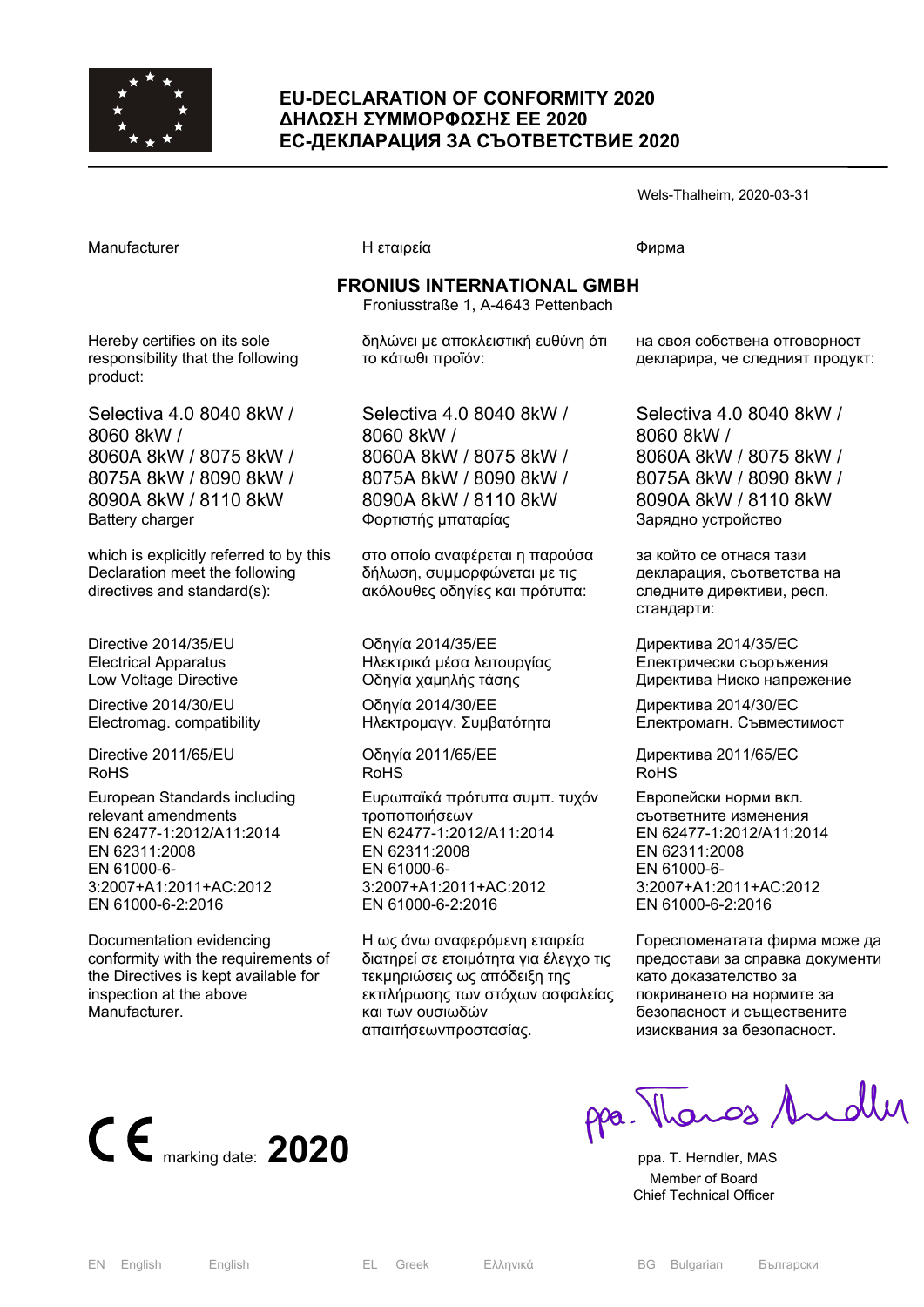

#### **EU-DECLARATION OF CONFORMITY 2020 ES ATITIKTIES DEKLARACIJA 2020 ES ATBILSTĪBAS DEKLARĀCIJA 2020**

#### Wels-Thalheim, 2020-03-31

Manufacturer **Manufacturer Execute Uzņēmums** Bendrovė **V**zņēmums

## **FRONIUS INTERNATIONAL GMBH**

Hereby certifies on its sole responsibility that the following product:

Selectiva 4.0 8040 8kW / 8060 8kW / 8060A 8kW / 8075 8kW / 8075A 8kW / 8090 8kW / 8090A 8kW / 8110 8kW Battery charger

which is explicitly referred to by this Declaration meet the following directives and standard(s):

Directive 2014/35/EU Electrical Apparatus Low Voltage Directive

Directive 2014/30/EU Electromag. compatibility

Directive 2011/65/EU RoHS

European Standards including relevant amendments EN 62477-1:2012/A11:2014 EN 62311:2008 EN 61000-6- 3:2007+A1:2011+AC:2012 EN 61000-6-2:2016

Documentation evidencing conformity with the requirements of the Directives is kept available for inspection at the above Manufacturer.

Froniusstraße 1, A-4643 Pettenbach

prisiimdama visą atsakomybę pareiškia, kad šis produktas:

Selectiva 4.0 8040 8kW / 8060 8kW / 8060A 8kW / 8075 8kW / 8075A 8kW / 8090 8kW / 8090A 8kW / 8110 8kW Baterijų įkroviklis

kuriam skirta ši deklaracija, atitinka šias normas ir standartus:

2014/35/ES Žemosios įtampos direktyva

Direktyva 2014/30/ES elektromagnetiniu suderinamumu

Direktyva 2011/65/ES RoHS

Europos standartai su atitinkamais pakeitimais EN 62477-1:2012/A11:2014 EN 62311:2008 EN 61000-6- 3:2007+A1:2011+AC:2012 EN 61000-6-2:2016

Pirmiau minėta bendrovė gali bet kada pateikti dokumentus, įrodančius, kas laikomasi saugos tikslų ir esminių saugosreikalavimų.

ar pilnu atbildību deklarē, ka turpmāk nosauktais produkts:

Selectiva 4.0 8040 8kW / 8060 8kW / 8060A 8kW / 8075 8kW / 8075A 8kW / 8090 8kW / 8090A 8kW / 8110 8kW Akumulatora uzlādes ierīce

uz kuru attiecas šī deklarācija, atbilst šādām direktīvām vai standartiem:

Direktīvā 2014/35/ES **Zemsprieguma** 

Direktīvā 2014/30/ES elektromagnētisko savietojamību

Direktīvā 2011/65/ES RoHS

Eiropas standarti, ieskaitot attiecīgos grozījumus EN 62477-1:2012/A11:2014 EN 62311:2008 EN 61000-6- 3:2007+A1:2011+AC:2012 EN 61000-6-2:2016

Augstāk minētais uzņēmums saglabā dokumentāciju kā apliecinājumu, ka ir izpildīti drošības mērķi un galvenās prasības par aizsardzību.

● ● **1 Ppa. T. Herndler, MAS**<br>
ppa. T. Herndler, MAS

ppa. Thangs Andly

 Member of Board Chief Technical Officer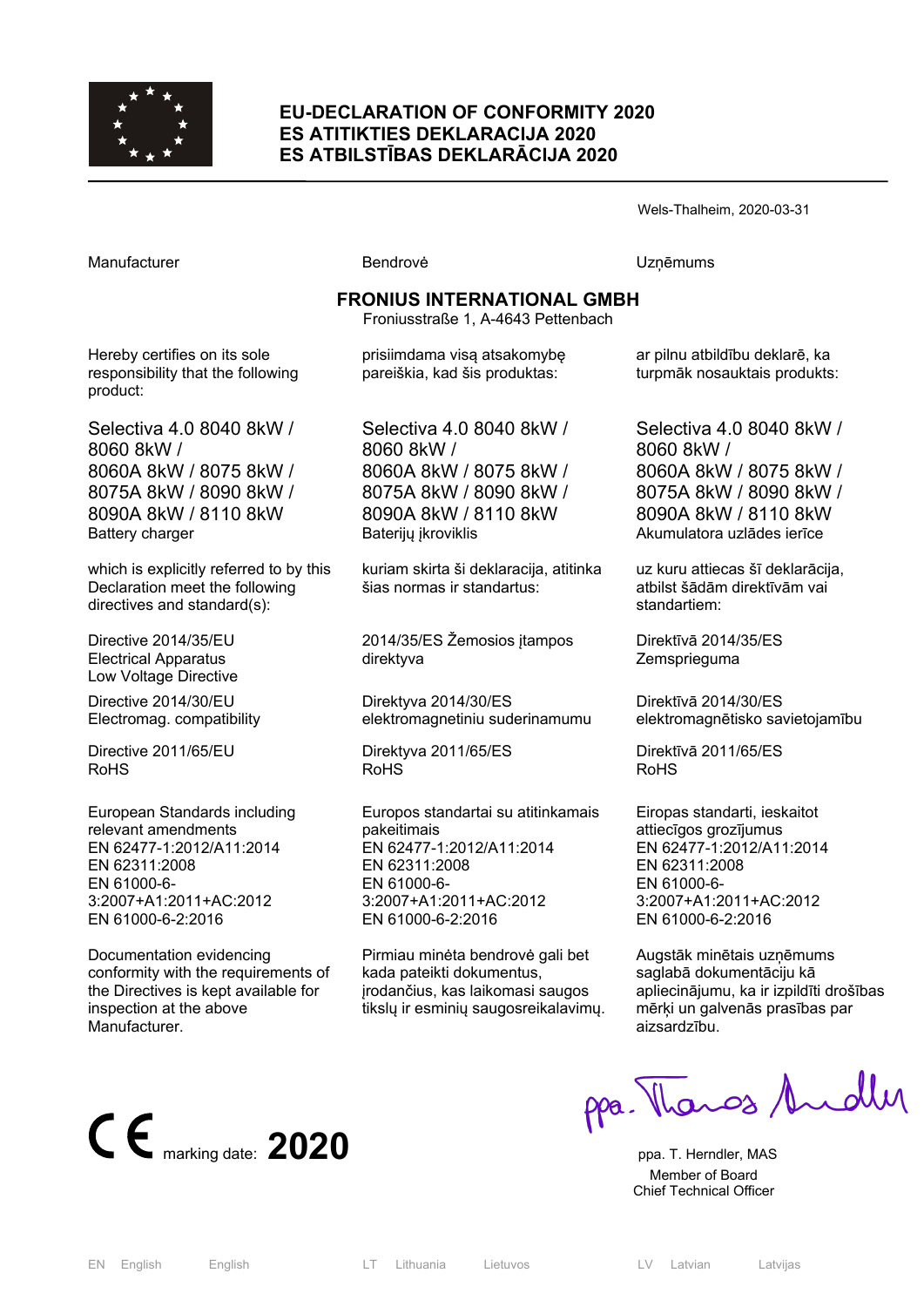

## **EU-KONFORMITÄTSERKLÄRUNG 2020 DECLARAŢIE DE CONFORMITATE CE 2020 IZJAVA O SKLADNOSTI 2020**

Wels-Thalheim, 2020-03-31

Die Firma Firma Podjetje

## **FRONIUS INTERNATIONAL GMBH**

Froniusstraße 1, A-4643 Pettenbach

erklärt in alleiniger Verantwortung, dass folgendes Produkt:

Selectiva 4.0 8040 8kW / 8060 8kW / 8060A 8kW / 8075 8kW / 8075A 8kW / 8090 8kW / 8090A 8kW / 8110 8kW Batterieladegerät

auf das sich diese Erklärung bezieht, mit folgenden Richtlinien bzw. Normen übereinstimmt:

Richtlinie 2014/35/EU Elektrische Betriebsmittel Niederspannungsrichtlinie

Richtlinie 2014/30/EU Elektromag. Verträglichkeit

Richtlinie 2011/65/EU RoHS

Europäische Normen inklusive zutreffende Änderungen EN 62477-1:2012/A11:2014 EN 62311:2008 EN 61000-6- 3:2007+A1:2011+AC:2012 EN 61000-6-2:2016

Die oben genannte Firma hält Dokumentationen als Nachweis der Erfüllung der Sicherheitsziele und die wesentlichen Schutzanforderungen zur Einsicht bereit.

declară pe proprie răspundere că următorul produs:

Selectiva 4.0 8040 8kW / 8060 8kW / 8060A 8kW / 8075 8kW / 8075A 8kW / 8090 8kW / 8090A 8kW / 8110 8kW aparat de încărcare a bateriilor

la care se referă prezenta declaratie, este în conformitate cu directivele şi normele de mai jos:

2014/35/EU Directiva de joasă tensiune

Directiva 2014/30/EU compatibilitatea electromagnetică

Directiva 2011/65/EU RoHS

Norme europene inclusiv modificările aferente EN 62477-1:2012/A11:2014 EN 62311:2008 EN 61000-6- 3:2007+A1:2011+AC:2012 EN 61000-6-2:2016

Firma numită mai sus păstrează documentaţia necesară ca dovadă a îndeplinirii obiectivelor de securitate şi a cerinţelor de protecţie specifice, pentru a putea fi consultată.

z izključno lastno odgovornostjo izjavlja, da naslednji izdelek:

Selectiva 4.0 8040 8kW / 8060 8kW / 8060A 8kW / 8075 8kW / 8075A 8kW / 8090 8kW / 8090A 8kW / 8110 8kW Polnilnik za baterije

na katerega se nanaša ta razlaga, ustreza naslednjim smernicam oz. normam:

2014/35/EU Direktiva o nizki napetosti

Direktiva 2014/30/EU o elektromagnetni združljivosti

Direktiva 2011/65/EU RoHS

Evropske norme vključno z zadevnimi spremembami EN 62477-1:2012/A11:2014 EN 62311:2008 EN 61000-6- 3:2007+A1:2011+AC:2012 EN 61000-6-2:2016

Zgoraj navedeno podjetje ima za vpogled na voljo dokumentacije kot dokazilo izpolnjevanja varnostnih ciljev in bistvenih zahtev v zvezi z zaščito.



ppa. Thanos Andley

 Member of Board Chief Technical Officer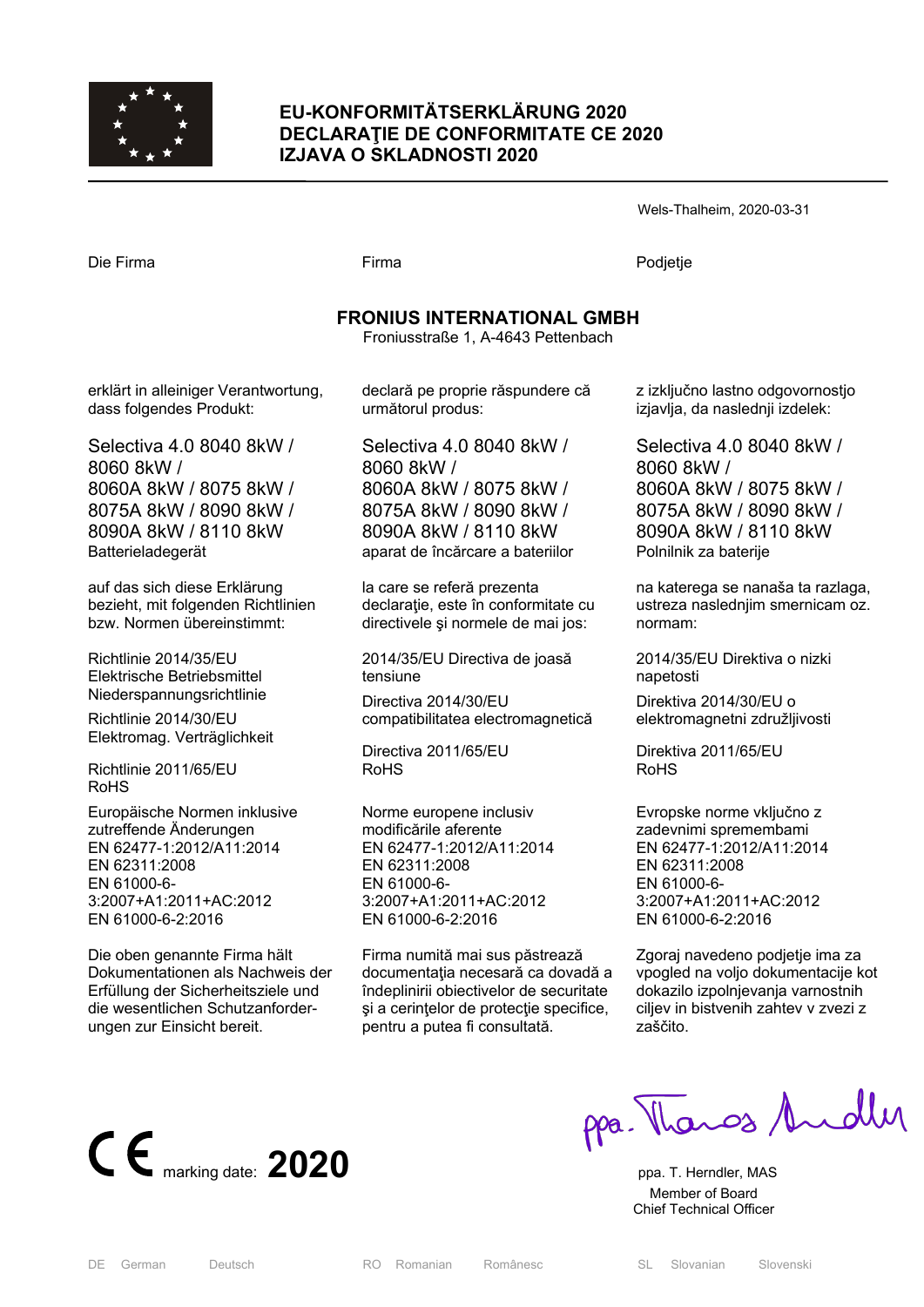

### **EU-DECLARATION OF CONFORMITY 2020 EU-KONFORMITETSFÖRSÄKRAN 2020 EU-VAATIMUSTENMUKAISUUSVAKUUTUS 2020**

Wels-Thalheim, 2020-03-31

| Manufacturer                                                                                                                                                   | Företaget                                                                                                                                                | Yritys                                                                                                                                                                           |
|----------------------------------------------------------------------------------------------------------------------------------------------------------------|----------------------------------------------------------------------------------------------------------------------------------------------------------|----------------------------------------------------------------------------------------------------------------------------------------------------------------------------------|
| <b>FRONIUS INTERNATIONAL GMBH</b><br>Froniusstraße 1, A-4643 Pettenbach                                                                                        |                                                                                                                                                          |                                                                                                                                                                                  |
| Hereby certifies on its sole<br>responsibility that the following<br>product:                                                                                  | intygar härmed att följande produkt:                                                                                                                     | ilmoittaa yksinomaisella vastuulla,<br>että seuraava tuote:                                                                                                                      |
| Selectiva 4.0 8040 8kW /<br>8060 8kW /<br>8060A 8kW / 8075 8kW /<br>8075A 8kW / 8090 8kW /<br>8090A 8kW / 8110 8kW<br>Battery charger                          | Selectiva 4.0 8040 8kW /<br>8060 8kW /<br>8060A 8kW / 8075 8kW /<br>8075A 8kW / 8090 8kW /<br>8090A 8kW / 8110 8kW<br>Batteriladdare                     | Selectiva 4.0 8040 8kW /<br>8060 8kW /<br>8060A 8kW / 8075 8kW /<br>8075A 8kW / 8090 8kW /<br>8090A 8kW / 8110 8kW<br>Akkulaturi                                                 |
| which is explicitly referred to by this<br>Declaration meet the following<br>directives and standard(s):                                                       | som den här överenskommelsen<br>avser, överensstämmer med<br>följande direktiv respektive normer:                                                        | johon tämä vakuutus viittaa, on<br>seuraavien direktiivien tai<br>standardien mukainen:                                                                                          |
| Directive 2014/35/EU<br><b>Electrical Apparatus</b><br>Low Voltage Directive                                                                                   | Direktiv 2014/35/EU<br>Direktivet för lågspänning                                                                                                        | 2014/35/EU Pienjännitedirektiivi                                                                                                                                                 |
| Directive 2014/30/EU<br>Electromag. compatibility                                                                                                              | Direktiv 2014/30/EU<br>Elektromagnetisk Kompatibilitet                                                                                                   | Direktiivin 2014/30/EU<br>sähkömagneettista yhteensopivuutta                                                                                                                     |
| Directive 2011/65/EU<br>RoHS                                                                                                                                   | Direktiv 2011/65/EU<br>RoHS                                                                                                                              | Direktiivin 2011/65/EU<br><b>RoHS</b>                                                                                                                                            |
| European Standards including<br>relevant amendments<br>EN 62477-1:2012/A11:2014<br>EN 62311:2008<br>EN 61000-6-<br>3:2007+A1:2011+AC:2012<br>EN 61000-6-2:2016 | Europeiska normer, med relevanta<br>ändringar<br>EN 62477-1:2012/A11:2014<br>EN 62311:2008<br>EN 61000-6-<br>3:2007+A1:2011+AC:2012<br>EN 61000-6-2:2016 | Eurooppalaiset standardit<br>asianmukaiset muutokset mukaan<br>lukien<br>EN 62477-1:2012/A11:2014<br>EN 62311:2008<br>EN 61000-6-<br>3:2007+A1:2011+AC:2012<br>EN 61000-6-2:2016 |
| Documentation evidencing                                                                                                                                       | Det ovan nämnda företaget                                                                                                                                | Edellä mainittu yritys säilyttää                                                                                                                                                 |

conformity with the requirements of the Directives is kept available for inspection at the above Manufacturer.



asiakirjoja saatavilla turvallisuustavoitteiden ja olennaisten suojavaatimusten täyttämisen todisteena.



CE marking date: 2020 **ppa.** Thange Andly

 Member of Board Chief Technical Officer